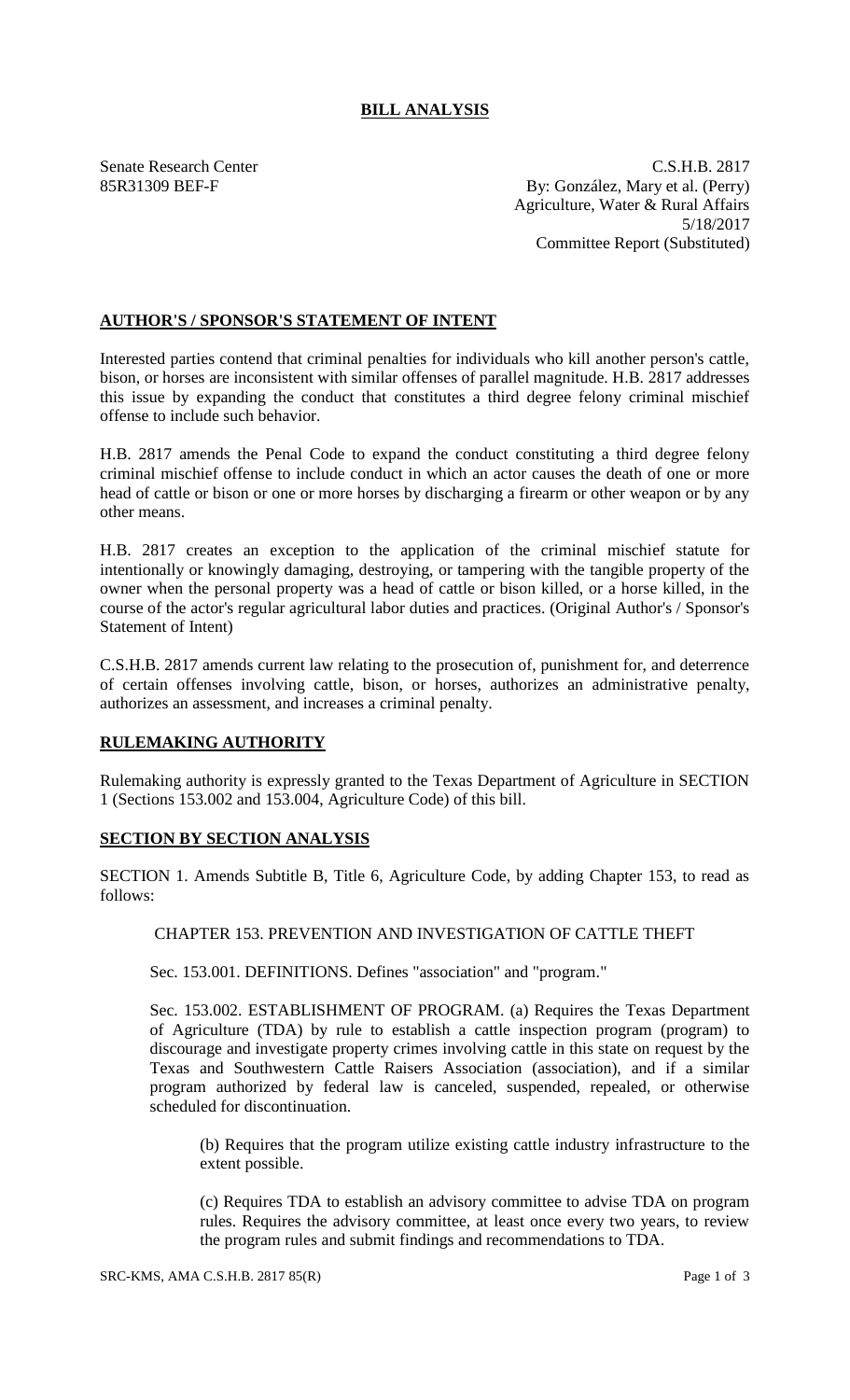Sec. 153.003. INSPECTIONS. Requires that program rules authorize the special rangers appointed under Article 2.125 (Special Rangers of Texas and Southwestern Cattle Raisers Association), Code of Criminal Procedure, and other association employees designated by the special rangers, to inspect and record brands and other identifying characteristics of cattle at livestock auction markets.

Sec. 153.004. ASSESSMENT. (a) Requires that program rules establish a per-head regulatory assessment in an amount necessary to reimburse the association for direct costs incurred under this chapter.

(b) Requires TDA, in determining the amount of the assessment, to consider certain factors.

(c) Requires TDA, on request by the association, to review the amount of the assessment and consider any necessary revision.

(d) Requires that each livestock auction market collect the assessment and remit the amount collected to the association.

(e) Provides that assessments collected under this section are not state funds and are not required to be deposited in the state treasury.

(f) Provides that a person who has possession, custody, or control of an assessment collected under this section and not remitted to the association before the 31st day after the date collected is subject to an administrative penalty in an amount provided by TDA rule.

Sec. 153.005. STATE OVERSIGHT. (a) Requires TDA to approve the association's budget for the program each year.

(b) Requires TDA to review and act on the association's budget for the program each year not later than the 45th day after the date the association submits the budget to TDA.

(c) Authorizes TDA or the state auditor to inspect the association's financial records related to the program at any time.

SECTION 2. Amends Section 28.03, Penal Code, by amending Subsection (b) and adding Subsection (k), as follows:

(b) Provides that, except as provided by Subsections (f) (relating to an offense being a state jail felony if the damage or destruction is inflicted on a certain place) and (h) (relating to an offense being considered a state jail felony if the amount of the pecuniary loss to certain real property or to tangible personal property exceeds a certain amount), an offense under this section (Criminal Mischief) is a felony of the third degree if the actor, by discharging a firearm or other weapon or by any other means, causes the death of one or more head of cattle or bison or one or more horses.

(k) Provides that Subsection (a)(1) (relating to a person committing an offense by knowingly destroying tangible property) or (2) (relating to a person committing an offense by intentionally or knowingly tampering with tangible personal property) does not apply if the tangible personal property of the owner was a head of cattle or bison killed, or a horse killed, in the course of the actor's:

(1) actual discharge of official duties as a member of the United States armed forces or the state military forces as defined by Section 437.001 (Definitions), Government Code; or

(2) regular agricultural labor duties and practices.